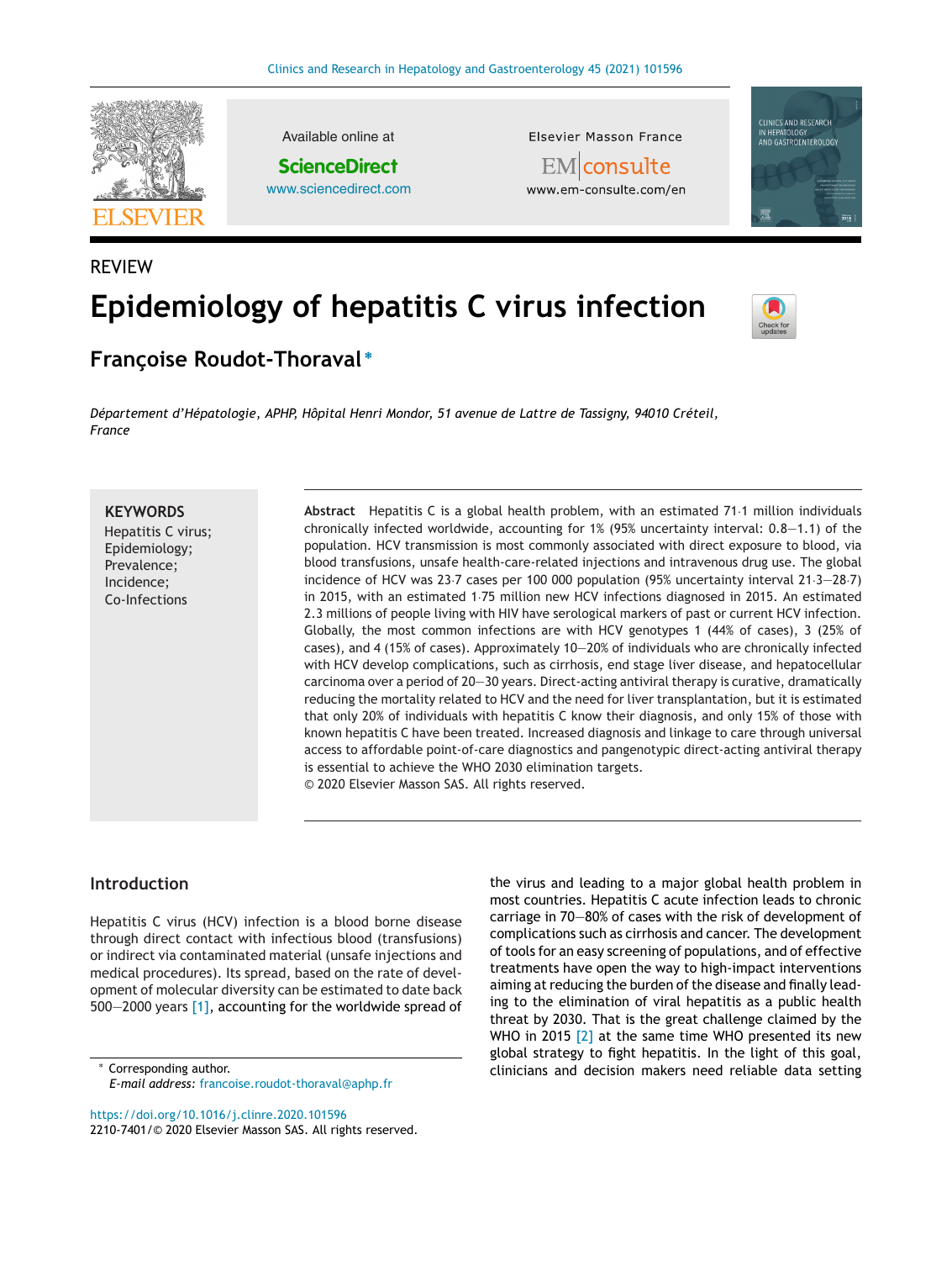|                              | Estimates of the prevalence<br>of HCV infection (%)<br>Uncertainty interval |       |        |             | Estimated number of<br>persons living with HCV<br>(millions)<br>Uncertainty interval |                |
|------------------------------|-----------------------------------------------------------------------------|-------|--------|-------------|--------------------------------------------------------------------------------------|----------------|
|                              |                                                                             |       |        |             |                                                                                      |                |
| <b>WHO</b>                   | <b>Best</b>                                                                 | Lower | Higher | <b>Best</b> | Lower                                                                                | Higher African |
| Region                       | 1.0                                                                         | 0.7   | 1.6    | 11          |                                                                                      | 16             |
| Region of the Americas       | 0.7                                                                         | 0.6   | 0.8    |             | 6                                                                                    | 8              |
| Eastern Mediterranean Region | 2.3                                                                         | 1.9   | 2.4    | 15          | 13                                                                                   | 15             |
| European Region              | 1.5                                                                         | 1.2   | 1.5    | 14          | 11                                                                                   | 14             |
| South-East Asia Region       | 0.5                                                                         | 0.4   | 0.9    | 10          | 8                                                                                    | 18             |
| Western Pacific Region       | 0.7                                                                         | 0.6   | 0.8    | 14          | 10                                                                                   | 15             |
| Total                        | 1.0                                                                         | 0.8   | 1.1    | 1.0         | 62                                                                                   | 79             |

**Table 1** Prevalence of HCV infection (HCV RNA positive) in the general population, by WHO region, with uncertainty intervals, 2015: 71 million persons living with HCV worldwide (WHO global hepatitis Report 2017 (4)).

the baseline for tracking progress in implementing the new global strategy.

#### **Sources of epidemiological data**

Very few countries have unbiased population-based data on HCV prevalence at the country level. Notification of chronic HCV infection is rarely mandatory, as well as that of acute hepatitis C which is most often undiagnosed. Usually, at a country level, information is sparse, provided by prevalence studies in some populations like blood donors, persons who inject drugs (PWIDs), prisoners or health care workers, what is obviously insufficient to provide accurate estimates of HCV disease burden.

In 2015, The Polaris Observatory was created to monitor and forecast the disease burden for hepatitis C (and B). Data from 100 countries representing more than 85% of the world's population were gathered, following a comprehensive review of indexed sources and grey literature. They were used to estimate the WHO regional prevalence, and regional prevalence rates were then applied to countries with missing data to estimate the global HCV prevalence. Experts from 59 countries validated the data used as inputs in the models  $[3]$ . The huge work provided by the Polaris team led to estimates for HCV viraemic prevalence and genotype distribution. All these results have been endorsed by WHO in its global report 2017 [\[4\].](#page-4-0)

#### **Hepatitis C prevalence and modes of transmission**

In 2015, an estimated 71 million people were living with chronic HCV infection in the world, accounting for 1% (95% uncertainty interval (95% UI): 0.8—1.1) of the population [\[4\].](#page-4-0) The infection affects all regions with major differences between and even within countries. The Eastern Mediterranean region has the highest prevalence (2.3%, 95% UI: 1.9—2.4), followed by the WHO European region (1.5%, 95% UI: 1.2—1.5), whereas the South-East Asia region has the lowest prevalence (0.5%, 95% UI: 0.4−0.9) (Table 1). Inside these regions, difference in prevalence can be important. For example, in Central and Eastern Europe, HCV prevalence

can be as high as 3.3% (Russia) or 2.5% (Romania) whereas most Western European countries have prevalence below 1% [\[3\].](#page-4-0)

Transfusion of blood products before the availability of effective HCV testing of blood donations, and unsafe care procedures before the implementation of universal precautions, have been the major routes of transmission in most countries worldwide. Countries that have adopted systematic nucleic acid test (NAT) screening of blood donations have eliminated the risk of transmission through blood products [\[5\].](#page-4-0) Countries with high income implemented NAT screening from the late 1990s, but only 32 countries had implemented it by 2010 [\[6\].](#page-4-0) Residual risk of HCV transmission through blood components still exists in low income countries where NAT screening cannot be implemented because not cost-effective for such countries. In some African countries, the whole process of blood testing is still unsafe [\[7\].](#page-5-0) As well, the adequate sterilization of medical devices or even the use of disposable equipment is not the rule in many developing countries, accounting for a residual nosocomial risk of HCV infection [\[8\].](#page-5-0)

Intravenous drug use (IVDU) has been the second major route of transmission, initially in the industrialized countries from the 1960s, but now affecting many countries in the world, in urban as well as in rural areas were DU has recently emerged, especially in the USA [\[9\].](#page-5-0) HCV prevalence in the population of PWIDs could be 70—95% in high income countries [\[10\],](#page-5-0) as well as in intermediate or low income countries [\[11\].](#page-5-0) Harm reduction policies, needles and syringes exchange programmes, and development of opioid substitution treatments have strongly participated to the reduction of the prevalence in industrialized countries. For example, in France, HCV prevalence in young PWIDs <30 years old, decreased from 44% in 2004 to 9% in 2011 [\[12\].](#page-5-0) Unfortunately, harm reduction policies have not been implemented adequately in most low income countries where DU is often badly tolerated or even criminalized, and not considered as a health priority. Indeed, only 11% of countries from African region have needles and syringes programs [\[13\].](#page-5-0)

The risk of mother-to-infant transmission has been estimated around 6% from HCV mono infected mothers and twice higher from HCV-HIV co-infected mothers [\[14\].](#page-5-0)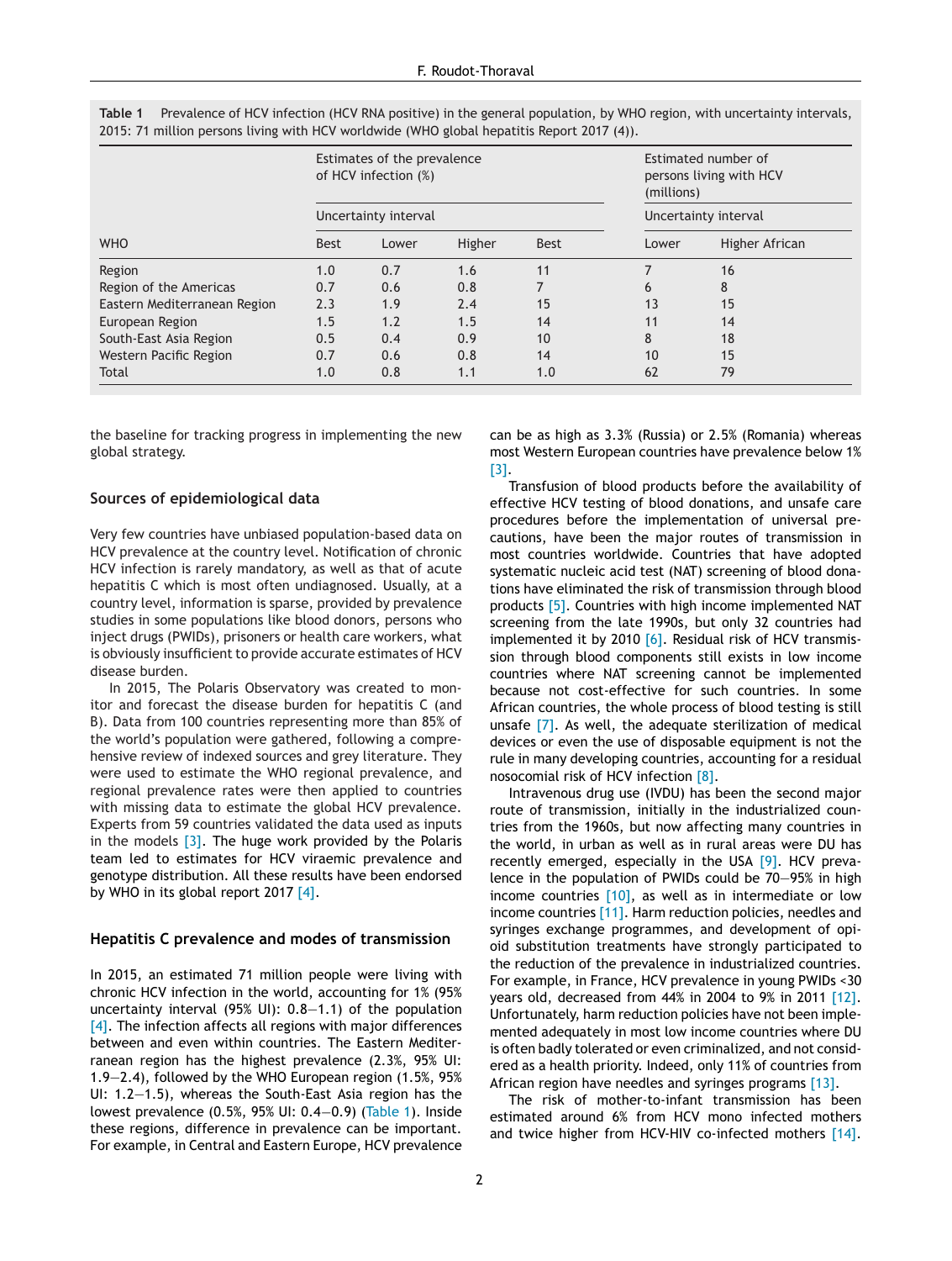| Table 2 Incidence of HCV infection in the general population, by WHO region, 2015: 1.75 million new infections in 2015 (WHO |  |  |
|-----------------------------------------------------------------------------------------------------------------------------|--|--|
| global hepatitis Report 2017 (4)).                                                                                          |  |  |

| Incidence of HCV infection   |                              |                      |                    |                      |  |  |  |  |  |
|------------------------------|------------------------------|----------------------|--------------------|----------------------|--|--|--|--|--|
|                              | Incidence rate (per 100 000) |                      | Total number (000) |                      |  |  |  |  |  |
| <b>WHO Region</b>            | Best estimate                | Uncertainty interval | Best estimate      | Uncertainty interval |  |  |  |  |  |
| African Region               | 31.0                         | $22.5 - 54.4$        | 309                | $222 - 544$          |  |  |  |  |  |
| Region of the Americas       | 6.4                          | $5.9 - 7.0$          | 63                 | $59 - 69$            |  |  |  |  |  |
| Eastern Mediterranean Region | 62.5                         | $55.6 - 65.2$        | 409                | $363 - 426$          |  |  |  |  |  |
| European Region              | 61.8                         | $50.3 - 66.0$        | 565                | $460 - 603$          |  |  |  |  |  |
| South-East Asia Region       | 14.8                         | $12.5 - 26.9$        | 287                | $243 - 524$          |  |  |  |  |  |
| Western Pacific Region       | 6.0                          | $5.6 - 6.6$          | 111                | $104 - 124$          |  |  |  |  |  |
| Total                        | 23.7                         | $21.3 - 28.7$        | 1751               | $1572 - 2120$        |  |  |  |  |  |

Transmission occurs mainly during delivery and is strongly depending on the viral load of the mother during the third trimester of the pregnancy. The reduction / loss of viral load with anti-viral treatment, when possible during pregnancy, will be the way to eliminating mother-to-child HCV transmission, on the condition of universal HCV screening in pregnant women [\[15\].](#page-5-0)

Other reported routes of transmission include unsafe tattooing, and traditional scarification which are risk factors in some sub-Saharan African countries.

# **Incidence of HCV infection**

In 2015, the estimated number of persons newly infected with HCV worldwide was 1.75 million corresponding to a global incidence of 23.7 per 100 000 population (95% UI: 21.3—28.7). It exceeded the sum of the estimated number of persons dying from end-stage HCV infection (*N* = 399 000), and of those being cured (*N* = 843 000), accounting for the ongoing increase of the global epidemic  $[4]$ . However, the distribution of incidence varies widely between regions, strongly depending on the adequate application of universal precautions in care. In industrialized countries, HCV transmission through blood products and health care related injections has almost disappeared since the 1990s. That can partly explain the birth cohort effect observed in these countries [\[16\]](#page-5-0) where IVDU represents the leading mode of residual HCV transmission, even if harm reduction policies participate in the decrease of the epidemic among young people. However, in developing and transitional countries, unsafe medical injections account for a large part of the incident cases of infection. In 2000, the WHO estimated that unsafe injections accounted for 40% of new infections with HCV  $[17]$ , what led to the organization of safe infection campaigns worldwide. Ten years later, in 2010, a substantial progress was observed, with a reduction of 83% in the absolute number of HCV infections transmitted through injections. However, between around 160 000 and 315 000 new HCV infections were estimated still related to unsafe injections, occurring for one third in Eastern Mediterranean Region and one other third in West Pacific Region [\[18,19\].](#page-5-0)

Geographical distribution of HCV incidence is represented on Table 2  $[4]$ . It shows that areas with high rates of new infections are located in Eastern Mediterranean Region and WHO European Region. In this last region, incidence is mainly due to heavy IVDU in Central and Eastern European countries. Beside unsafe health care injections and IVDU, transmission of HCV has also been reported in Europe, Australia and the USA among men who have sex with men (MSM) infected with HIV [\[20\]](#page-5-0) or even HIV seronegative, but using pre-exposure prophylaxis [\[21\].](#page-5-0) However, no estimates are available to quantify the contribution of this mode of transmission to the overall transmission of HCV.

#### **Co-infections with HIV and HBV**

HCV, HIV and HBV infections share several leading modes of transmission. An estimated 2.3 million of people living with HIV have serological markers of past or current HCV infection. Of these, 1.36 million currently inject drugs, and it is estimated that young PWIDs are mainly responsible for the rapid spread of HIV and HCV infections. Eastern Europe and Central Asia are the two regions accounting for the largest proportion of HIV-infected persons with evidence of past or current HCV infection related to DU. MSM represent the second more frequent population with HIV-HCV co-infection [\[22\].](#page-5-0)

No global estimate of HCV-HBV co-infection is available, and it can vary widely, depending on the country and the setting. It has been reported to be 0—3% in Western European countries [\[23,24\],](#page-5-0) 10—15 % in the USA [\[25\]](#page-5-0) and 30% in particular populations of China [\[26\].](#page-5-0) Usually, HCV replication inhibits HBV replication; HCV-HBV co-infection has been reported to be responsible for more severe liver disease than HBV mono-infection, and for more complications of cirrhosis than HBV or HCV mono-infections [\[27\].](#page-5-0) Furthermore, a risk of HBV reactivation after the cure of HCV with direct acting antivirals (DAAs) has been reported [\[25,28\].](#page-5-0)

#### **Molecular epidemiology**

HCV strains are classified in eight different genotypes, named one to eight, and differing from each other at 31—33 % of nucleotide sites [\[29\].](#page-5-0) Each genotype has several subtypes that differ at <15% of nucleotide sites for a current total number of 86 subtypes. Globally, genotype 1 is the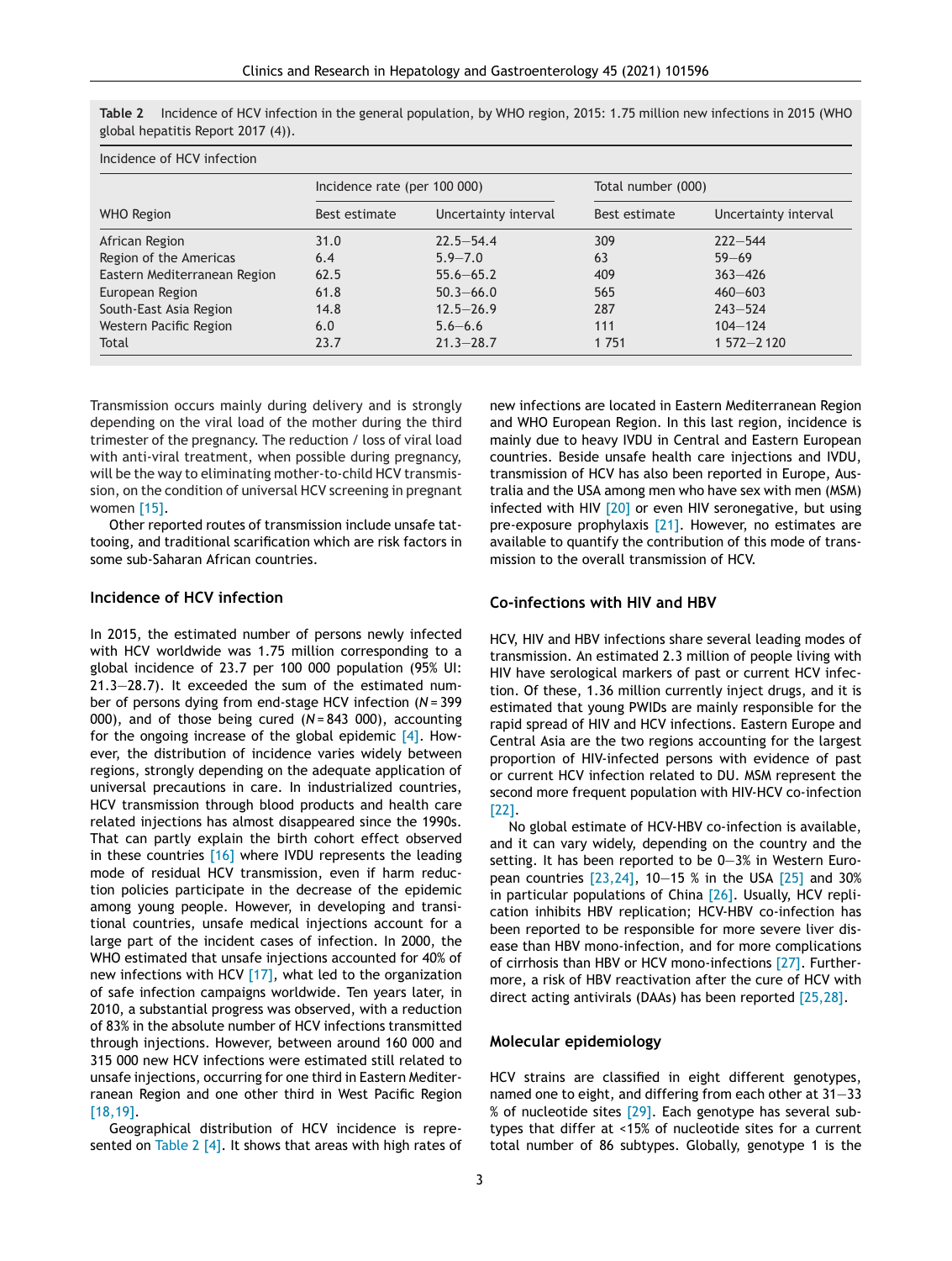

**Fig. 1** Continuum of HCV services and cascade of care: 4 steps from screening to follow-up of chronic disease are necessary to ensure a good cascade of care. In parallel, prevention should be applied at all steps.

most frequent, accounting for 44 to 46% of all cases of HCV infection worldwide, depending on the studies  $[3,30]$ . It is followed by genotype 3 that represents 25 to 30% of all cases, then genotype 4 (8 to 15%).

The distribution of the genotypes varies widely from one region to another  $[30]$ . For example, genotype 1 is rare in Central sub-Saharan Africa (<2%) but very prevalent (>80%) in Central Europe and Southern America. Genotype 3 is frequent in South Asia (71%), from where it has spread through drug use. Genotype 4 is the main genotype in Central sub-Saharan Africa (98%) as well as in Middle east, especially in Egypt but of different subtypes. Genotypes 2 and 6 are mainly observed in Eastern Asia. In Western Europe, there is a mix of genotypes, partly due to the successive migratory flows. Furthermore, a strong relationship has been shown between genotypes and mode of transmission. In France, genotype 1b is related to transfusion, genotype 3 and more recently genotype 1a with IVDU [\[31\].](#page-5-0)

Genotype determination has been useful from an epidemiological point of view and for the decision of the treatment regimen before the era of DAAs. In countries where pangenotypic DAAs are available, genotype and subtype need no longer to be identified [\[32\].](#page-5-0)

## **HCV morbi-mortality**

HCV infection is a systemic disease associating liver damage and extra-hepatic manifestations. Liver inflammation and fibrosis lead to cirrhosis in 10—20% of cases within 20—30 years, with the risk of end-stage liver disease and hepatocellular carcinoma. Disease progression is accelerated by higher age of acquisition, being male, obesity, high alcohol consumption, HIV co-infection, and immunosuppression. The 5-year risk of developing hepatocellular carcinoma ranges from 1% in people with no liver fibrosis to 13% in those with cirrhosis [\[33\].](#page-5-0)

In 2015 HCV infection led to 402 000 deaths, one third related to hepatocellular carcinoma and two-thirds to cirrhosis and end-stage liver disease [\[4\].](#page-4-0) Mortality has increased since the end of the 20th century and will continue to increase in middle and low income countries if testing and subsequent treatment are not made available at a large scale. In industrialized countries where DAAs have been available since 2014, the use of DAAS has been associated with a reduced risk for mortality and hepatocellular carcinoma [\[34\].](#page-5-0) In Europe, the number of liver transplantation (LT) due to HCV infection has rapidly declined in the era of DAAs for both decompensated cirrhosis and carcinoma indications, and post-LT survival has dramatically improved in the same time [\[35\].](#page-5-0)

#### **Testing and linkage to care**

In the absence of testing, persons infected with HCV are usually unaware of their infection. In 2015, only 20% of persons living with HCV had been tested and knew their status. This proportion varies widely from some industrialized countries (46%) where national plans for Hepatitis C and screening policies have been implemented, to middle and low income countries (8%) where funding and access to tests are very limited [\[4\].](#page-4-0) Moreover, among people diagnosed with HCV infection, only 7% (1.1 million) started treatment in 2015. Since this date, the number of persons treated has substantially increased in high income countries that can afford DAAs, especially in Europe, Australia and the USA. However, the initial increase in the treated patients after the implementation of DAAs was followed by a decline of treated patients, what emphasises the need for a better screening of undiagnosed patients to maintain a sufficient number of cured people [\[36,37\].](#page-5-0)

Screening approaches vary by country and can be universal, based on birth cohorts (e.g. baby boomers in the USA and in Canada), or targeted on risk factors, especially PWIDs, prisoners, MSM, migrants from endemic countries. However, PWIDs often represent difficult-to reach populations who need special approaches to give access to testing and retain into care.

For infected people, testing is the first step towards a comprehensive response to hepatitis (Fig. 1). Beside classical serological test on venous blood sample, finger stick whole blood samples for rapid diagnostic tests or dried blood spots have been developed, that allow point-of-care test-ing and are suitable for large screening campaigns [\[38\].](#page-5-0) Efforts could be made to make these tests affordable for low income countries, with consequent unrestricted access to affordable DAA therapy. Few countries have already launched programmes to eliminate HCV infection. Egypt, the country with the highest iatrogenic HCV prevalence has launched a large programme of mass screening followed by DAA therapy, aiming at treating at least 150 000 patients in 3 years  $[39]$ . Georgia, a country in the Caucasus region of Eurasia has a high HCV prevalence mainly due to IVDU. It embarked in 2015 in a large programme of screening and linkage to care with DAA treatment provided free of charge by a pharmaceutical company and were able to treat about 20 000 patients in 18 months [\[40\].](#page-5-0) In Western Europe, few countries (France, Iceland, Italy, Netherlands, Spain, Switzerland, and UK) are already on track to achieve HCV elimination by 2030 [\[36\];](#page-5-0) they had developed comprehensive national plans for hepatitis for many years.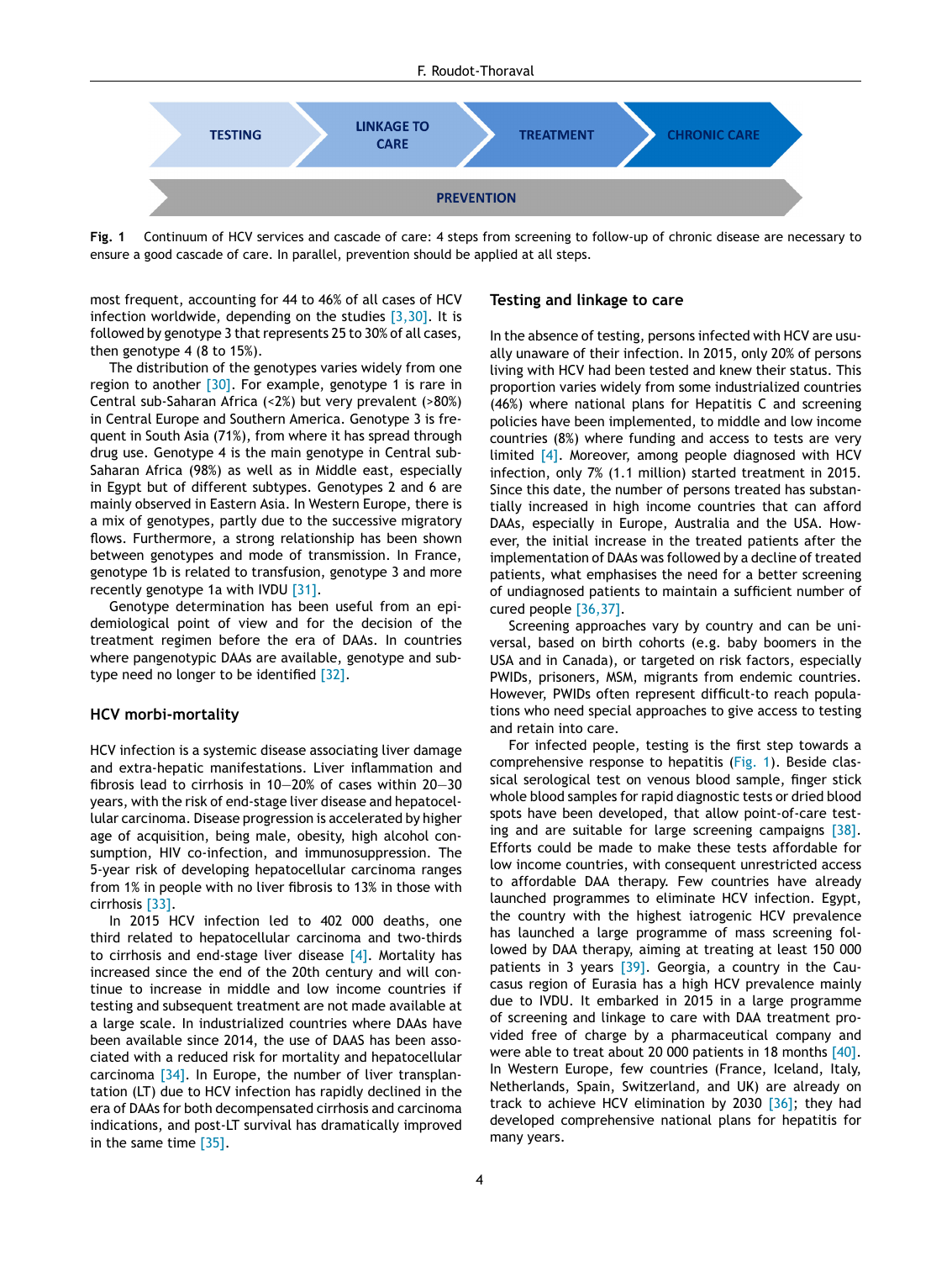<span id="page-4-0"></span>Prevention interventions are necessary all along the cascade of care, to reduce the risk of reinfection in DU. These are harm-reduction interventions including needle and syringe programmes and the provision of opioid substitution therapy. However, primary prevention interventions are the key to reduce HCV incidence: harm-reduction to prevent HCV infection in DU, but also safe blood supply and safe injections to prevent iatrogenic transmission.

#### **Reliability of available epidemiological data**

In 2020, the priority for HCV infection at a time of fair safety and almost absolute efficacy of DAAs is to improve the cascade of care and especially screening and access to care.

There was a burn-out diagnosis with 5 times more de novo HCV infections than diagnosis in 2016 (in 10 out of the 91 countries studied); at the same time, the cure rates for hepatitis C infection were 5 times lower than the number of new infections (in 23 out of the 91 countries with available data), and the possibility of elimination of hepatitis C virus seems therefore unlikely when analyzing these figures [\[41\].](#page-5-0)

We have detailed the incidence and prevalence figures that form the basis of policy decisions for measures to be adopted in the general population and for the populations most at risk. Beyond the wide variations across the different geographical areas mainly related to blood and health care safety and harm reduction policies in PWIDs, it is important to note that the methodologies of assessment of incidence and prevalence remain imperfect. If we take the example of France, two successive populationbased seroprevalence surveys, using the same methodology were conducted in 1994 and 2004. In 1994 the prevalence of anti-HCV antibodies in Mainland France was 1.1% and the prevalence of current HCV infection (viraemic patients) was 0.86%. In 2004, the seroprevalence had decreased to 0.84% and the prevalence of current HCV infection to 0.53%. Later, reappraisal of HCV prevalences used other methodologies, modeling studies from prevalences in at-risk groups and remaining general population (2011) and telephone survey with home blood self-sampling on dried blood spots (2016). These last estimations were not comparable to the two first ones, but gave decreasing figures, 0.42% of current HCV infections in 2011 and 0.30% in 2016  $[42]$ . This decline is related to a reduction of incidence following the improvement in blood safety, harm reduction policies in PWIDs with needles and syringes exchange programmes, death of the oldest infected patients, but also to the increasing number of patients treated and the increasing rate of sustained virological response which decrease prevalence and incidence in the community. Thus, it appears that figures have to be evaluated in a dynamic way since they may decrease or increase according to the variable epidemiological situations and they need to be regularly adjusted in a fair way. For example, in France, the number of patients treated with DAAs increased from 11 500 in 2014 to 19 300 in 2017 corresponding to 7% and 19 % respectively of the infected population still to treat, but declined thereafter (data from the French health insurance).

We need to alert readers, advocacy groups, payers and governments that, in the absence of an universal screening, all the figures are open to discussion with risks of both underestimation and overestimation. Underestimation can be due to the hidden populationin the absence of health care system for precarious high-risk population, or underdiagnosed group of patients, e.g. psychiatric patients that are usually not included in incidence and prevalence assessments despite a  $4-10$  higher HCV prevalence than that of the general population. Overestimation can occur when inputs of models are figures obtained from high-risk populations like drug users or prisoners.

In the absence of universal screening and given the kinetics in the different countries (marked decline in Western countries contrasting with HCV epidemics in parallel to the opioid overdose outbreak in USA), it remains difficult to accurately evaluate the dynamic incidence and prevalenvce of HCV worldwide.

# **Conclusion**

HCV infection is a global health problem, recognized as such by WHO since early 2000s. The availability of effective treatments since 2014 raised the opportunity of the elimination of HCV infection. In 2015 WHO adopted a global hepatitis strategy to eliminate viral hepatitis as a public health threat by 2030. The ambitious targets are a 90% reduction in incident cases, and a 65% reduction in mortality. To reach these targets, 80% of treatment-eligible individuals need access to care. WHO has developed a global health sector strategy 2016—2021 on viral hepatitis that includes increasing public awareness, advances in hepatitis medicines, diagnostics and other technologies, and strengthening commitment to achieve health equity  $[2]$ . The way will be long, and the involvement of all stakeholders will be necessary to achieve the optimistic goal of WHO.

# **Disclosures**

Dr Roudot-Thoraval received honoraria as speaker from Gilead and Abbvie.

# **Conflicts of interest**

The authors declare no conflicts of interest.

## **References**

- [1] [Smith](http://refhub.elsevier.com/S2210-7401(20)30362-4/sbref0005) [DB,](http://refhub.elsevier.com/S2210-7401(20)30362-4/sbref0005) [Mellor](http://refhub.elsevier.com/S2210-7401(20)30362-4/sbref0005) [J,](http://refhub.elsevier.com/S2210-7401(20)30362-4/sbref0005) [Jarvis](http://refhub.elsevier.com/S2210-7401(20)30362-4/sbref0005) [LM,](http://refhub.elsevier.com/S2210-7401(20)30362-4/sbref0005) [et](http://refhub.elsevier.com/S2210-7401(20)30362-4/sbref0005) [al.](http://refhub.elsevier.com/S2210-7401(20)30362-4/sbref0005) [Variation](http://refhub.elsevier.com/S2210-7401(20)30362-4/sbref0005) [of](http://refhub.elsevier.com/S2210-7401(20)30362-4/sbref0005) [the](http://refhub.elsevier.com/S2210-7401(20)30362-4/sbref0005) [hepati](http://refhub.elsevier.com/S2210-7401(20)30362-4/sbref0005)[tis](http://refhub.elsevier.com/S2210-7401(20)30362-4/sbref0005) [C](http://refhub.elsevier.com/S2210-7401(20)30362-4/sbref0005) [virus](http://refhub.elsevier.com/S2210-7401(20)30362-4/sbref0005) [5'](http://refhub.elsevier.com/S2210-7401(20)30362-4/sbref0005) [non-coding](http://refhub.elsevier.com/S2210-7401(20)30362-4/sbref0005) [region:](http://refhub.elsevier.com/S2210-7401(20)30362-4/sbref0005) [implications](http://refhub.elsevier.com/S2210-7401(20)30362-4/sbref0005) [for](http://refhub.elsevier.com/S2210-7401(20)30362-4/sbref0005) [secondary](http://refhub.elsevier.com/S2210-7401(20)30362-4/sbref0005) [structure,](http://refhub.elsevier.com/S2210-7401(20)30362-4/sbref0005) [virus](http://refhub.elsevier.com/S2210-7401(20)30362-4/sbref0005) [detection](http://refhub.elsevier.com/S2210-7401(20)30362-4/sbref0005) [and](http://refhub.elsevier.com/S2210-7401(20)30362-4/sbref0005) [typing.](http://refhub.elsevier.com/S2210-7401(20)30362-4/sbref0005) [The](http://refhub.elsevier.com/S2210-7401(20)30362-4/sbref0005) [International](http://refhub.elsevier.com/S2210-7401(20)30362-4/sbref0005) [HCV](http://refhub.elsevier.com/S2210-7401(20)30362-4/sbref0005) [Collaborative](http://refhub.elsevier.com/S2210-7401(20)30362-4/sbref0005) [Study](http://refhub.elsevier.com/S2210-7401(20)30362-4/sbref0005) [Group.](http://refhub.elsevier.com/S2210-7401(20)30362-4/sbref0005) [J](http://refhub.elsevier.com/S2210-7401(20)30362-4/sbref0005) [Gen](http://refhub.elsevier.com/S2210-7401(20)30362-4/sbref0005) [Virol](http://refhub.elsevier.com/S2210-7401(20)30362-4/sbref0005) [1995;76\(Pt](http://refhub.elsevier.com/S2210-7401(20)30362-4/sbref0005) [7\):1749](http://refhub.elsevier.com/S2210-7401(20)30362-4/sbref0005)—[61.](http://refhub.elsevier.com/S2210-7401(20)30362-4/sbref0005)
- [2] WHO: Global health sector strategy on viral hepatitis, 2016-2021. Available from https://www.who.int/hepatitis/ strategy2016-2021/ghss-hep/en/.
- [3] [The](http://refhub.elsevier.com/S2210-7401(20)30362-4/sbref0010) [Polaris](http://refhub.elsevier.com/S2210-7401(20)30362-4/sbref0010) [Observatory](http://refhub.elsevier.com/S2210-7401(20)30362-4/sbref0010) [HCV](http://refhub.elsevier.com/S2210-7401(20)30362-4/sbref0010) [Collaborators.](http://refhub.elsevier.com/S2210-7401(20)30362-4/sbref0010) [Global](http://refhub.elsevier.com/S2210-7401(20)30362-4/sbref0010) [preva](http://refhub.elsevier.com/S2210-7401(20)30362-4/sbref0010)[lence](http://refhub.elsevier.com/S2210-7401(20)30362-4/sbref0010) [and](http://refhub.elsevier.com/S2210-7401(20)30362-4/sbref0010) [genotype](http://refhub.elsevier.com/S2210-7401(20)30362-4/sbref0010) [distribution](http://refhub.elsevier.com/S2210-7401(20)30362-4/sbref0010) [of](http://refhub.elsevier.com/S2210-7401(20)30362-4/sbref0010) [hepatitis](http://refhub.elsevier.com/S2210-7401(20)30362-4/sbref0010) [C](http://refhub.elsevier.com/S2210-7401(20)30362-4/sbref0010) [virus](http://refhub.elsevier.com/S2210-7401(20)30362-4/sbref0010) [infection](http://refhub.elsevier.com/S2210-7401(20)30362-4/sbref0010) [in](http://refhub.elsevier.com/S2210-7401(20)30362-4/sbref0010) [2015:](http://refhub.elsevier.com/S2210-7401(20)30362-4/sbref0010) [a](http://refhub.elsevier.com/S2210-7401(20)30362-4/sbref0010) [modelling](http://refhub.elsevier.com/S2210-7401(20)30362-4/sbref0010) [study.](http://refhub.elsevier.com/S2210-7401(20)30362-4/sbref0010) [Lancet](http://refhub.elsevier.com/S2210-7401(20)30362-4/sbref0010) [Gastroenterol](http://refhub.elsevier.com/S2210-7401(20)30362-4/sbref0010) [Hepatol](http://refhub.elsevier.com/S2210-7401(20)30362-4/sbref0010) [2017;2:161](http://refhub.elsevier.com/S2210-7401(20)30362-4/sbref0010)—[76.](http://refhub.elsevier.com/S2210-7401(20)30362-4/sbref0010)
- [4] WHO GLOBAL HEPATITIS REPORT, 2017. Available from https://apps.who.int/iris/rest/bitstreams/1082595/retrieve.
- [5] [Laperche](http://refhub.elsevier.com/S2210-7401(20)30362-4/sbref0015) [S.](http://refhub.elsevier.com/S2210-7401(20)30362-4/sbref0015) [Blood](http://refhub.elsevier.com/S2210-7401(20)30362-4/sbref0015) [safety](http://refhub.elsevier.com/S2210-7401(20)30362-4/sbref0015) [and](http://refhub.elsevier.com/S2210-7401(20)30362-4/sbref0015) [nucleic](http://refhub.elsevier.com/S2210-7401(20)30362-4/sbref0015) [acid](http://refhub.elsevier.com/S2210-7401(20)30362-4/sbref0015) [testing](http://refhub.elsevier.com/S2210-7401(20)30362-4/sbref0015) [in](http://refhub.elsevier.com/S2210-7401(20)30362-4/sbref0015) [Europe.](http://refhub.elsevier.com/S2210-7401(20)30362-4/sbref0015) [Eurosurveillance](http://refhub.elsevier.com/S2210-7401(20)30362-4/sbref0015) [2005;10:3](http://refhub.elsevier.com/S2210-7401(20)30362-4/sbref0015)—[4.](http://refhub.elsevier.com/S2210-7401(20)30362-4/sbref0015)
- [6] [Roth](http://refhub.elsevier.com/S2210-7401(20)30362-4/sbref0020) [WK.](http://refhub.elsevier.com/S2210-7401(20)30362-4/sbref0020) [History](http://refhub.elsevier.com/S2210-7401(20)30362-4/sbref0020) [and](http://refhub.elsevier.com/S2210-7401(20)30362-4/sbref0020) [future](http://refhub.elsevier.com/S2210-7401(20)30362-4/sbref0020) [of](http://refhub.elsevier.com/S2210-7401(20)30362-4/sbref0020) [nucleic](http://refhub.elsevier.com/S2210-7401(20)30362-4/sbref0020) [acid](http://refhub.elsevier.com/S2210-7401(20)30362-4/sbref0020) [amplifica](http://refhub.elsevier.com/S2210-7401(20)30362-4/sbref0020)[tion](http://refhub.elsevier.com/S2210-7401(20)30362-4/sbref0020) [technology](http://refhub.elsevier.com/S2210-7401(20)30362-4/sbref0020) [blood](http://refhub.elsevier.com/S2210-7401(20)30362-4/sbref0020) [donor](http://refhub.elsevier.com/S2210-7401(20)30362-4/sbref0020) [testing.](http://refhub.elsevier.com/S2210-7401(20)30362-4/sbref0020) [Transfus](http://refhub.elsevier.com/S2210-7401(20)30362-4/sbref0020) [Med](http://refhub.elsevier.com/S2210-7401(20)30362-4/sbref0020) [Hemother](http://refhub.elsevier.com/S2210-7401(20)30362-4/sbref0020) [2019;46:67—75.](http://refhub.elsevier.com/S2210-7401(20)30362-4/sbref0020)